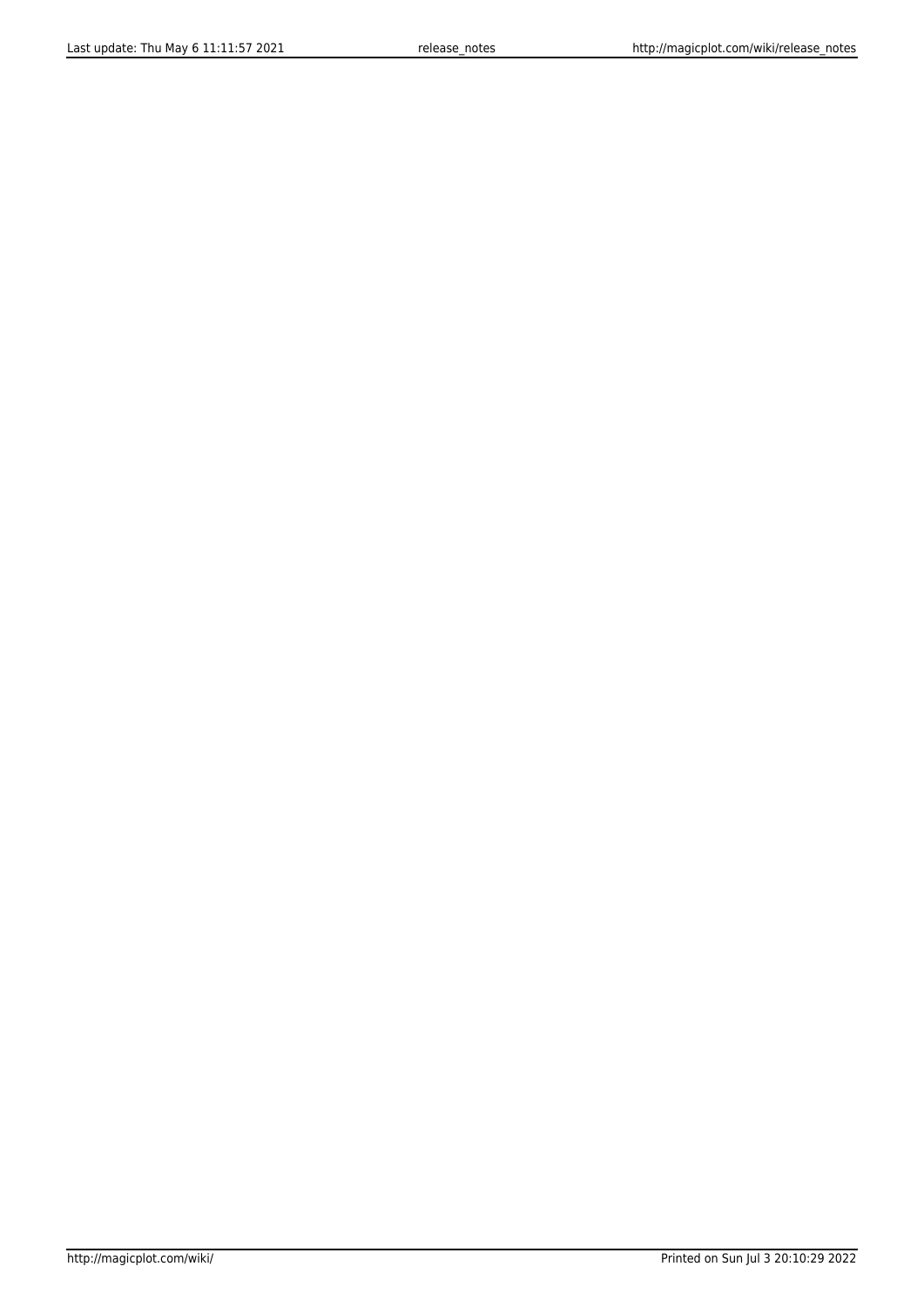# <span id="page-2-0"></span>**MagicPlot Full Release History**

# **MagicPlot 3.0.1, Bug fixing release, May 06, 2021**

- 0000631: [Plots] Add switchable ticks for custom grid lines/labels
- 0000483: [Other] Remove confusing 'Hide title bar' menu item in Mac OS
- 0000641: [Batch Processing] Batch Processing: the imported tables order is reversed
- 0000285: [Other] Palettes folder does not open if no palettes were saved (folder is created only when saving the first palette)
- 0000640: [Other] Colormap palette RGB values with begin spaces cannot be imported
- 0000639: [Plots] Copy inserted image to the clipboard
- 0000633: [Other] Error on redo of deleting rows with existing fit plot
- 0000629: [Drawing] Unnecessary full plot redraws instead of caching (regress)
- 0000630: [Other] Update to FlatLaf 1.1.2 look and feel: inline main menu (on Windows), plot focus border

# **MagicPlot 3.0, Major update, January 18, 2021**

See also: [Introducing MagicPlot 3.0](http://magicplot.com/wiki/release:3.0)

- 0000626: [Table] When opening column formula dialog from the inspector, entered incorrect formula is missing
- 0000625: [Plots] Do not apply auto scale (zoom) when adding first curve if scale is set manually
- 0000061: [Other] Make new icons for project items (tables, fit plots, figures)
- 0000384: [Other] Implement multi-resolution icons support
- 0000086: [Plots] Implement (update) Mac OS X Retina and Windows/Linux HiDPI support
- 0000617: [Other] Implement HiDPI support for StyleView, style icons, comboboxes, PaletteView
- 0000605: [Other] ColorButton HiDPI support
- 0000593: [Other] MagicPlot won't start if templates folder is missing
- 0000488: [Drawing] When several lines are ploted only the first one is solid, others by default are dashed
- 0000499: [Other] Remove Student edition and make Pro functioning in limited mode after trial ending
- 0000623: [Other] Typed text is suddenly selected when renaming a project tree entry, selected part is erased by subsequent typing
- 0000621: [Other] Axes range fields in properties dialog are incorrectly updated when typing and deleting with backspace
- 0000516: [Batch Processing] Batch processing error if new tables have more rows than template table
- 0000374: [Other] Add new look and feel support
- 0000619: [Plots] Switch selection and resizers rendering canvas size to the canvas size used for HiDPI rendering
- 0000239: [Plots] Update Waterfall window with current X-Y shift values
- 0000569: [Other] Add 'Create new folder' toolbar button
- 0000615: [Plots] Color map legend (color bar) 'auto positioning' is not restored on undoing its move
- 0000611: [Plots] Open text editor on plot is not properly disposed when window is closed
- 0000610: [Table] Error in formula auto recalculation for zero rows number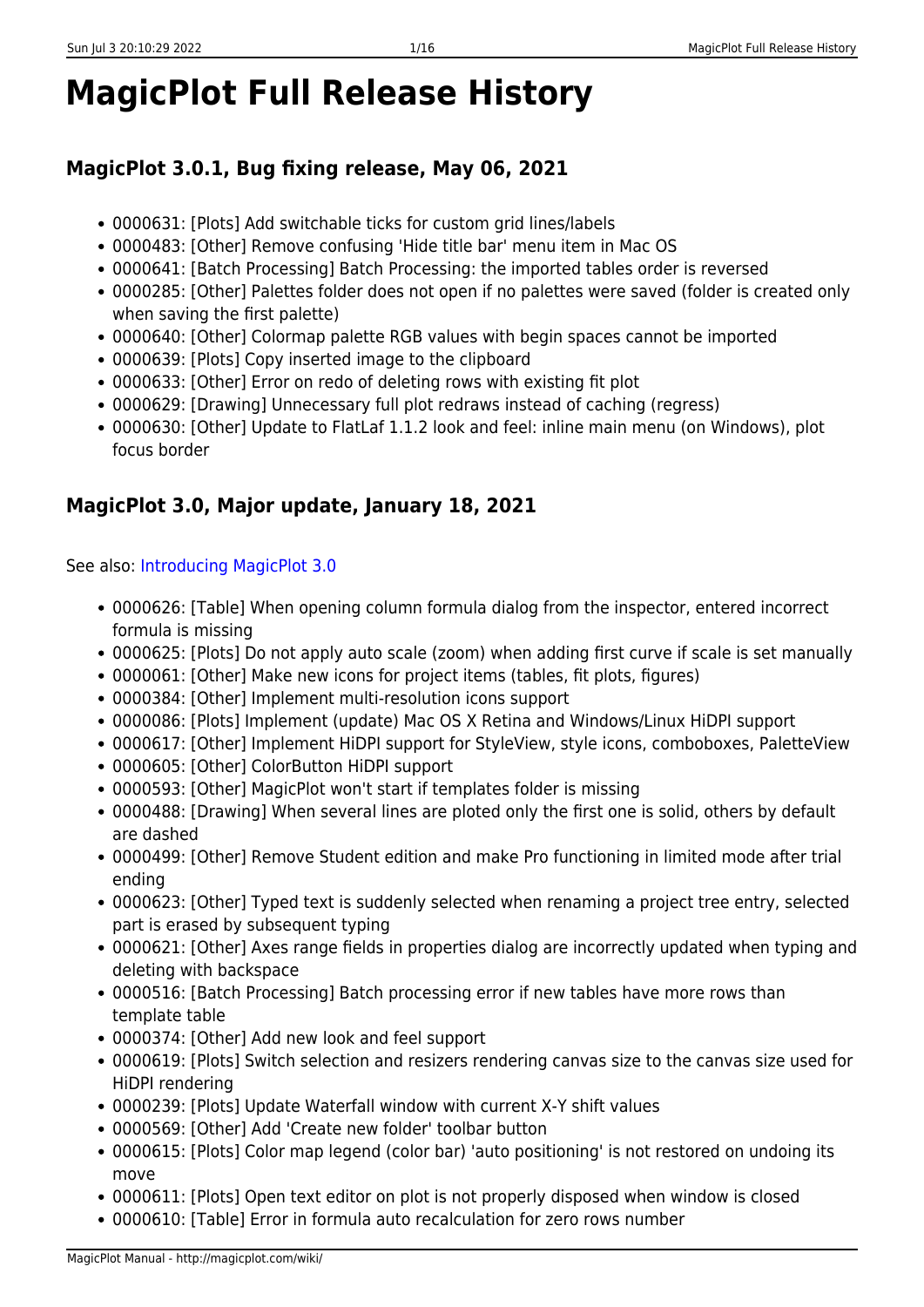- 0000607: [Image Export] Set the resolution of copied raster image to the resolution of exported file
- 0000496: [Other] Color map step auto recalculation update and undo
- 0000603: [Plots] Preserve zero scale limit when zooming in/out with toolbar buttons
- 0000472: [Plots] Scale fields in inspector toolbar are not updated after setting log scale and auto changed range.
- 0000601: [Other] Toolbar and Inspector toolbar are not always updated after closing last internal frame
- 0000145: [Processing] Add special functions (bessel, erf, etc) and ctg, mod functions to formula syntax
- 0000599: [Plots] Add vertical and horizontal dash line as markers
- 0000600: [Plots] Add join and dash line end setting to preferences
- 0000565: [Plots] Allow zero values for 1) Width of caps of error bars 2) Marker edge width 3) Marker size
- 0000580: [Other] Use -XX:MaxRAMPercentage=75 heap size parameter for all distributables.
- 0000543: [Plots] Axes number selection in Figure Properties dialog does not work when double click on axis tick labels
- 0000598: [Plots] MacOS: Some custom cursors are located incorrectly
- 0000573: [Other] Fix opening properties by doble click gesture (only left button double click must work)
- 0000597: [Plots] Cannot clear selection on plot if Fit Interval tab is selected in Fit Plot
- 0000596: [Processing] Implement xor(a, b) function
- 0000551: [Processing] Implement negation operator (!) in formula
- $\bullet$  0000595: [Processing] Change boolean specification: true is != 0 instead of > 0
- 0000583: [Other] Created copy of a Project element must be inserted after the original instead of the end of the list
- 0000515: [Other] On MacOS main menu is not blocked by progress dialog
- 0000590: [Import] Empty column names are skipped on import
- 0000585: [Other] Add comments to formula syntax
- $\bullet$  0000584: [Other] Java 6 inspired bug: round(0.4999999999999999999999 = 1
- 0000582: [Other] Show function parameter names in function reference
- 0000561: [Plots] Canvas raster buffer size is not updated properly when changing the screen scale
- 0000514: [Other] Cmd+H keyboard shortcut on MacOS is used by system, replace with Shift-Command-H (Ctrl+Shift+H)
- 0000548: [Fitting] Do not add Data-Baseline column by default, replace it with 'Add curve to table' context menu
- 0000549: [Fitting] Implement fit curve to column evaluation ('rasterization')
- 0000576: [Other] When copying color map plotable to another project with (table copy) the links to index columns are incorrect
- 0000484: [Drawing] Drawings are not snapped to canvas borders and center
- 0000570: [Other] In project tree inside Figure properties dialog moving Axes boxes and curves leads to creating a copy instead of moving
- 0000571: [Other] Drop target in Project tree with axes boxes and curves visible can be incorrect if only part of children is visible in the tree
- 0000510: [Other] Add 'Create new folder' keyboard shortcut (Ctrl+Shift+N, Shift-Command-N on Mac OS)
- 0000568: [Other] The title of Export menu item in Project menu is not updated according to selected in project tree or active window
- 0000552: [Other] If Project Tree is not focused, it will not get focus when opening context menu on right click.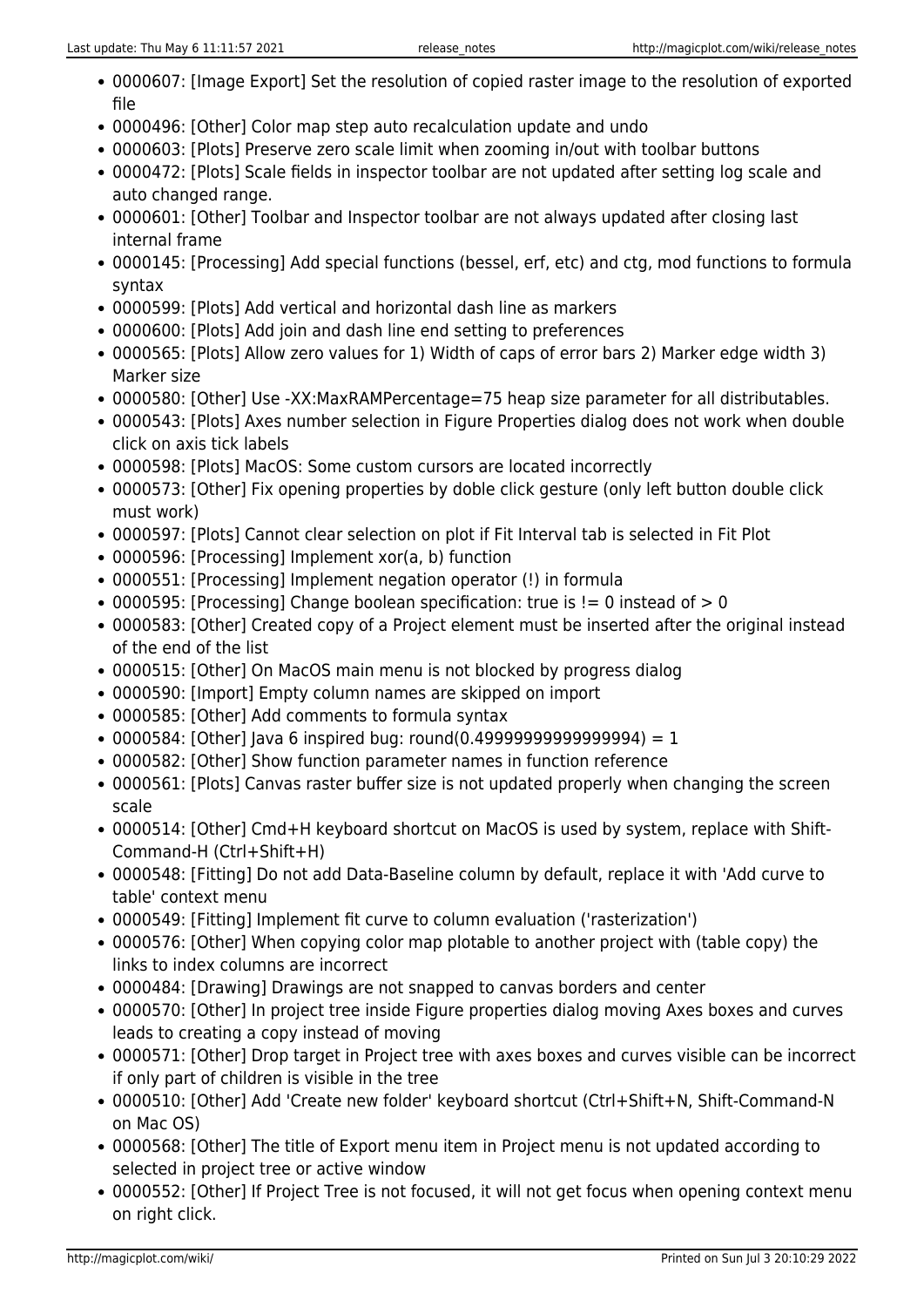- 0000530: [Other] Pasting a fit curve from another project comes with pasting data table from original fit plot
- 0000527: [Plots] Color map with manually set inverted range and axis scale from bigger to lower is drown as non-inverted
- 0000567: [Other] Adding table curve to multiple selected figures when copy-pasting table
- 0000564: [Other] When pasting to multiple selected locations, dependent components must be copies only once
- 0000563: [Other] Draw instrument is not preserved when switching internal windows
- 0000562: [Other] Corrupted Fit Plot structure is pasted between the projects if canvas (Figure of Fit Plot) or curves table is focused
- 0000171: [Table] Simplify inserting fit formula into column formula (add x=\$A; in fit report)
- 0000172: [Processing] Unified formula syntax (setting variable values in formula)
- 0000553: [Processing] Syntax highlighting: show all usage of variable or function under cursor
- 0000556: [Architecture] Re-implement formula syntax highlighting
- 0000155: [Table] Multiple column formulas
- 0000546: [Table] Reverse order row calculation in column formula dialog
- 0000557: [Other] Implement permanent parse error highlighting with wavy line
- 0000056: [Fitting] Add Undo capability to formula editor
- 0000554: [Other] Incorrect braces highlighting in formulas with line breaks after paste on Windows
- 0000532: [Architecture] Use HashMap back to speed up indexOf() for AbstractProjectComponent children
- 0000443: [Other] Annoying restoring of open windows after closing one of them maximized
- 0000256: [Processing] Add empty cell (NaN) check function in column formula sintax
- 0000463: [Table] Simplify function syntax col(A) and cell(A, 1) with \$A and \$A\$1
- 0000385: [Table] Constants A, B,… are not properly converted without col() if appropriate column is deleted
- 0000534: [Table] Inspector toolbar update and table scroll is slow when adding 1000 rows to 10000 column table
- 0000181: [Table] Column moving lag
- 0000541: [Architecture] Memory leak on project closing
- 0000097: [Table] Focus (selection) after entering column name: first row instead of last row
- 0000464: [Other] Slow performance of JComboBox columns selector for big column count (10000)
- 0000526: [Other] Error in undo table creation after formula editing
- 0000508: [Other] Quick plot is not updated after column recalculation
- 0000525: [Processing] Add Columns/Rows selector to Descriptive Statistics dialog
- 0000521: [Other] Annoying selection in Project Tree when closing non-active window
- 0000522: [Plots] The legend background box does not account multi line text (regression)
- 0000402: [Other] Cannot put fit curve to the end of fit curves list in some circumstances

Note: Some internal architecture changes, refactoring and small fixes are not shown in this list of changes.

# **MagicPlot 2.9.3, Minor update, March 1, 2020**

- 0000449: [Other] Error with saving project files on server
- 0000489: [Other] Saving read-only project file cause false 'old project file is corrupted' message
- 0000507: [Other] Remove project name from shown path to table in table and column selector
- 0000495: [Other] Add to Axes button may not work in Figure Properties dialog (regression)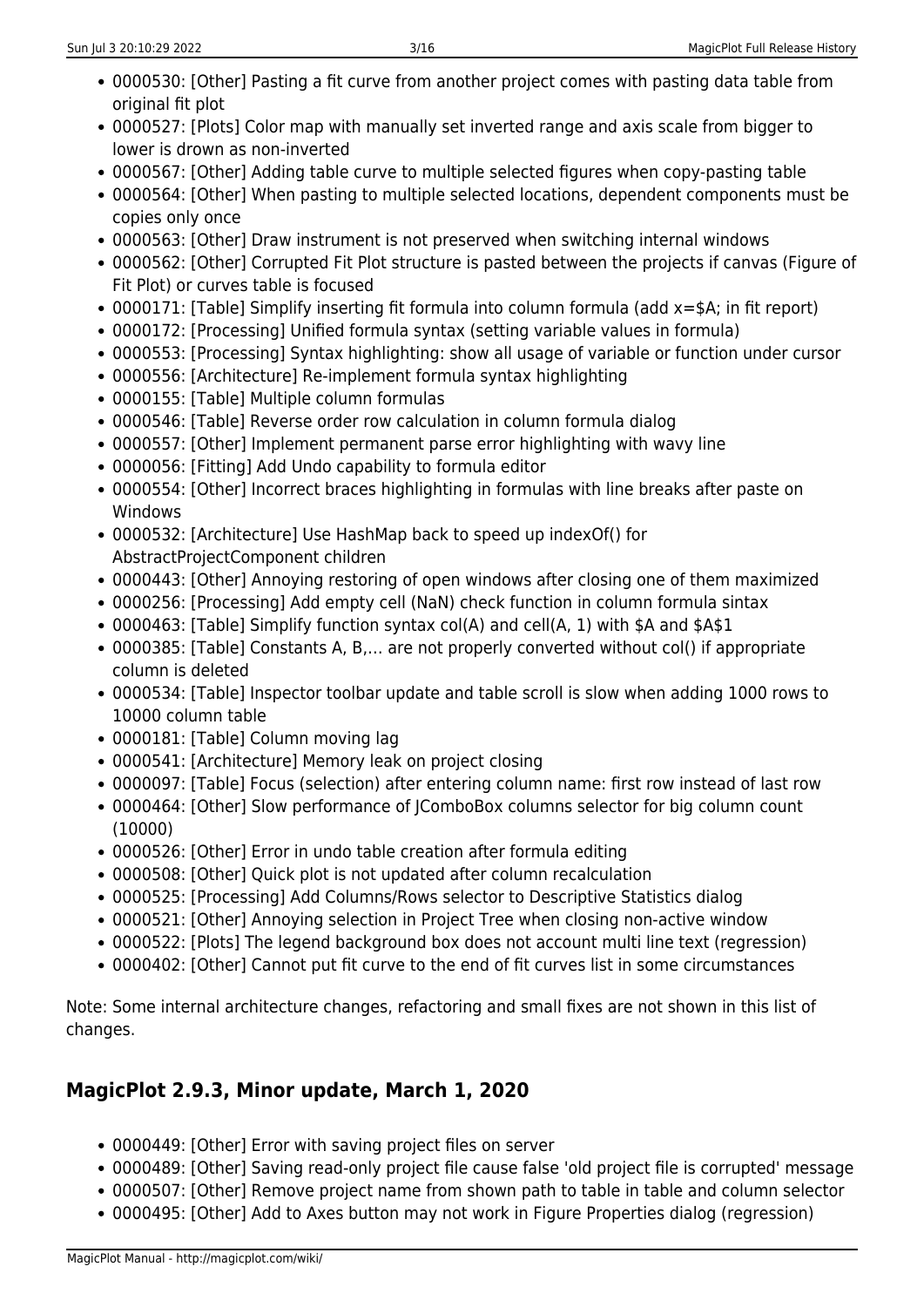0000500: [Plots] Column selection combobox is not updated when selecting another table in Curve properties dialog

# **MagicPlot 2.9.2, Minor update, November 27, 2019**

- 0000485: [Other] Formula with consecutive new line symbols get damaged when opening in new version
- 0000487: [Plots] Drop table on figure causes table moving in project tree
- 0000477: [Plots] Do not auto rename axes (if name was edited) when pasting the first curve on figure
- 0000481: [Plots] Figure Properties does not open in there is no axes box on Figure
- 0000486: [Other] Pasted objects order is different on each paste

# **MagicPlot 2.9.1, Minor update, November 01, 2019**

See also: [Introducing MagicPlot 2.9.1-2.9.3](http://magicplot.com/wiki/relnotes:notes291)

- 0000469: [Plots] When applying log scale, fix range from 'best view' if range  $\Leftarrow$  0
- 0000154: [Table] Column formula: 'j' variable for column number
- 0000076: [Plots] Add more available plot types into create plot menu
- 0000466: [Other] Projects are merged if opened simultaneously
- 0000468: [Other] MacOS: Progress bar must not show text over the bar
- 0000465: [Plots] Progress dialog border is truncated on the right on Mac OS
- 0000447: [Other] The dollar sign (\$) is not saved correctly in column formula in project file
- 0000462: [Plots] Major tick and label may disappear on the boundary of the range
- 0000349: [Other] Add copy-paste context menu to fit parameters table
- 0000364: [Other] 'Add to current axes' figures list must be sorted like opened windows
- 0000335: [Drawing] Selection remain on all elements after Undo "Ungroupping".
- 0000431: [Plots] Copy Fit Curve from Figure to Figure in another Project: style is taken from the source Curve on Fit Plot instead of Figure
- 0000453: [Other] Project entities are not pasted if some folder is not selected in Project Tree
- 0000452: [Plots] Histogram legend must be drawn with squares instead of lines
- 0000293: [Plots] Curve fill is not shown in legend
- 0000454: [Other] Edited fit curve interval remains visible after curve deletion
- 0000445: [Plots] Program hangs if colormap legend range is log-scale and starts from 0
- 0000451: [Plots] Program hangs with zero scale range (min=max) and when scrolling with inverted scale (max<min)
- 0000440: [Plots] Color Maps: X index from a separate column is truncated with the matrix rows count

# **MagicPlot 2.9, Major update, July 19, 2019**

#### See also: [Introducing MagicPlot 2.9](http://magicplot.com/wiki/relnotes:notes29)

Starting with this release MagicPlot application executable is digitally signed by the developer. Note that in Mac OS build of MagicPlot the company name is displayed as 'MEDZHIKPLOT SISTEMS, OOO' instead of 'Magicplot Systems, LLC' due to transliteration issues.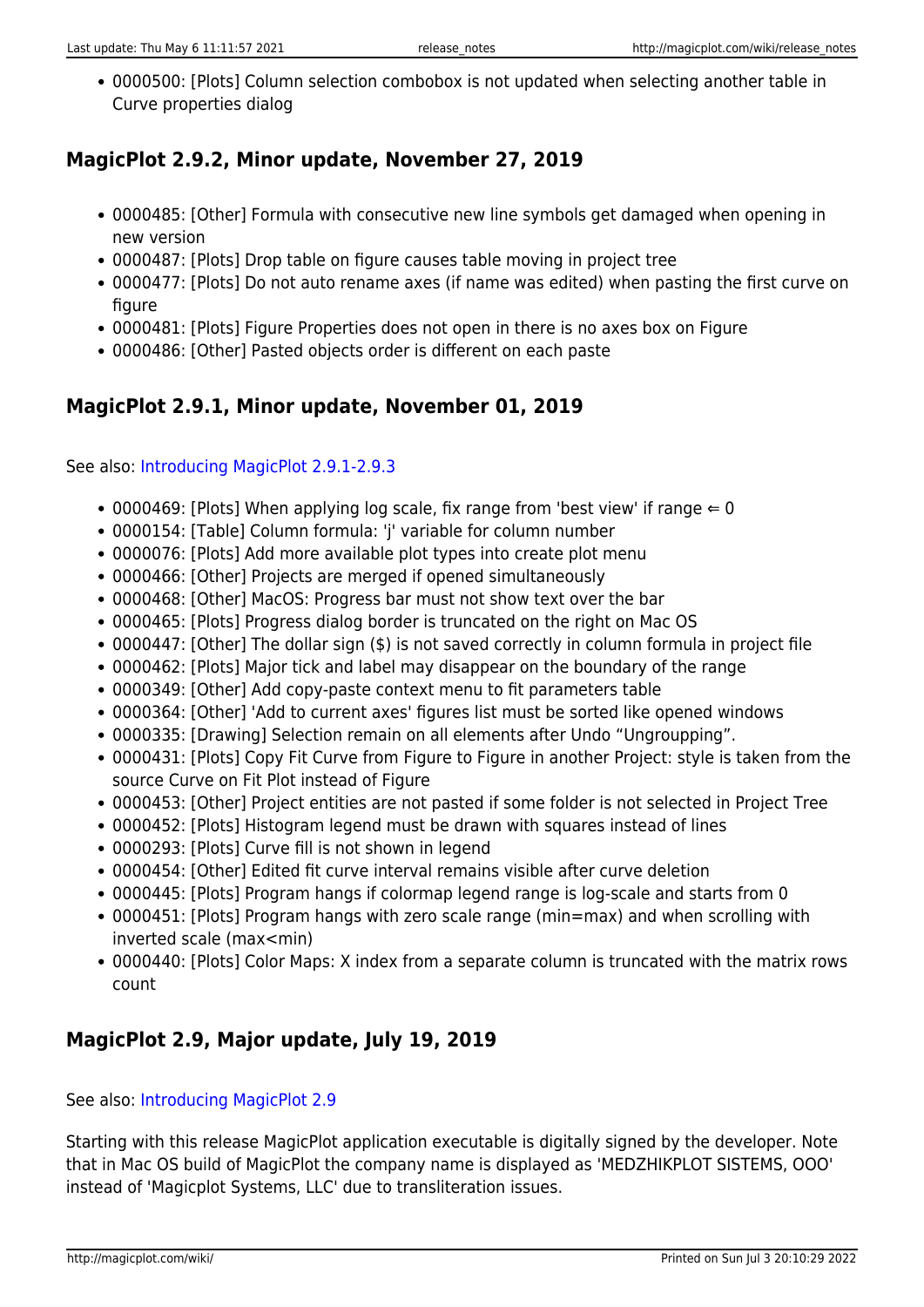MagicPlot nor more uses 'public' Java Runtime installed in the Windows and Mac OS X operating system. Java Runtime Environment (v. 12 or later) is now bundled with the executable.

- 0000428: [Fitting] Individual fit interval was not set from data range for guessed curves
- 0000424: [Plots] Y ticks and labels on the bottom disappear is axes box is dragged up and the top border is outside the screen
- 0000330: [Drawing] Group/ungroup operation is too slow if the group contains many items
- 0000421: [Plots] Right alignment and repositioning of numeric labels of colormap palette does not work
- 0000420: [Plots] Left/right axis labels left/right alignment (the opposite to the default one) is broken in export and is not saved in project
- 0000402: [Other] Cannot put a fit curve to the end of fit curves list in some circumstances
- 0000419: [Other] Cannot Cut curves from Fit Plot in Curves table (but cutting from plot area works)
- 0000418: [Table] Descriptive Statistics toolbar and Quick View toolbar are not updated after adding/deleting a column in a table
- 0000391: [Other] Export Curves as Table dialog: setting the rows count does not work in some cases
- 0000381: [Other] Project tree keyboard shortcuts: Enter to open selected
- 0000403: [Plots] Fit curve legend (style image) disappears when applying figure template with markers only.
- 0000360: [Other] License info is not saved and no error message appears
- 0000406: [Plots] Drawings disappear after grouping
- 0000197: [Plots] Best scale zoom does not take error bars into account
- 0000146: [Drawing] If rectangle rotated 90 degrees, scaling works awkwardly
- $\bullet$  0000352: [Plots] Ignore  $\Leftarrow$  0 values in log scale auto-scale zoom (best view)
- 0000362: [Drawing] Negative-width lines/arrows are not drawn on screen depending on the scale
- 0000365: [Plots] Manual increment for major ticks does not work if Multiplier is set
- 0000401: [Drawing] Changing drawing line ending causes double history command
- 0000379: [Plots] Fix scientific notation format in colormap legend
- 0000393: [Other] Curve style dialog opens outside of the screen
- 0000396: [Other] Fit Plot from just imported table is incorrectly named "B-Baseline"
- 0000369: [Other] Different operation when drag and dropping files on the tree and on the desktop pane
- 0000383: [Plots] Implement Mac OS Retina and Windows HiRes mode for plots rendering
- 0000377: [Drawing] Increase line sticking to vertical/horizontal
- 0000375: [Other] Inactive project window annoyingly blinks when autosaving
- 0000361: [Plots] Printed figure is corrupted: scale error

# **MagicPlot 2.8.2, Minor update, December 18, 2018**

- 0000341: [Other] Add hotkeys for tabs (internal windows) navigation: Ctrl+[ and Ctrl+], Ctrl+1…9 (with Cmd on Mac)
- 0000229: [General] Please make Action: closing active window within MagicPlot with a shortcut, e.g. Ctr+W
- 0000319: [Other] Shortcut <Ctrl + C>, i.e. copy command, often does not work
- 0000345: [Batch Processing] Enable 'skip' checkbox for Template FitPlot in Fit Series dialog
- 0000316: [Other] Collapse all won't work on 2.8
- 0000320: [Plots] Color map properties: Column X does not work in some circumstances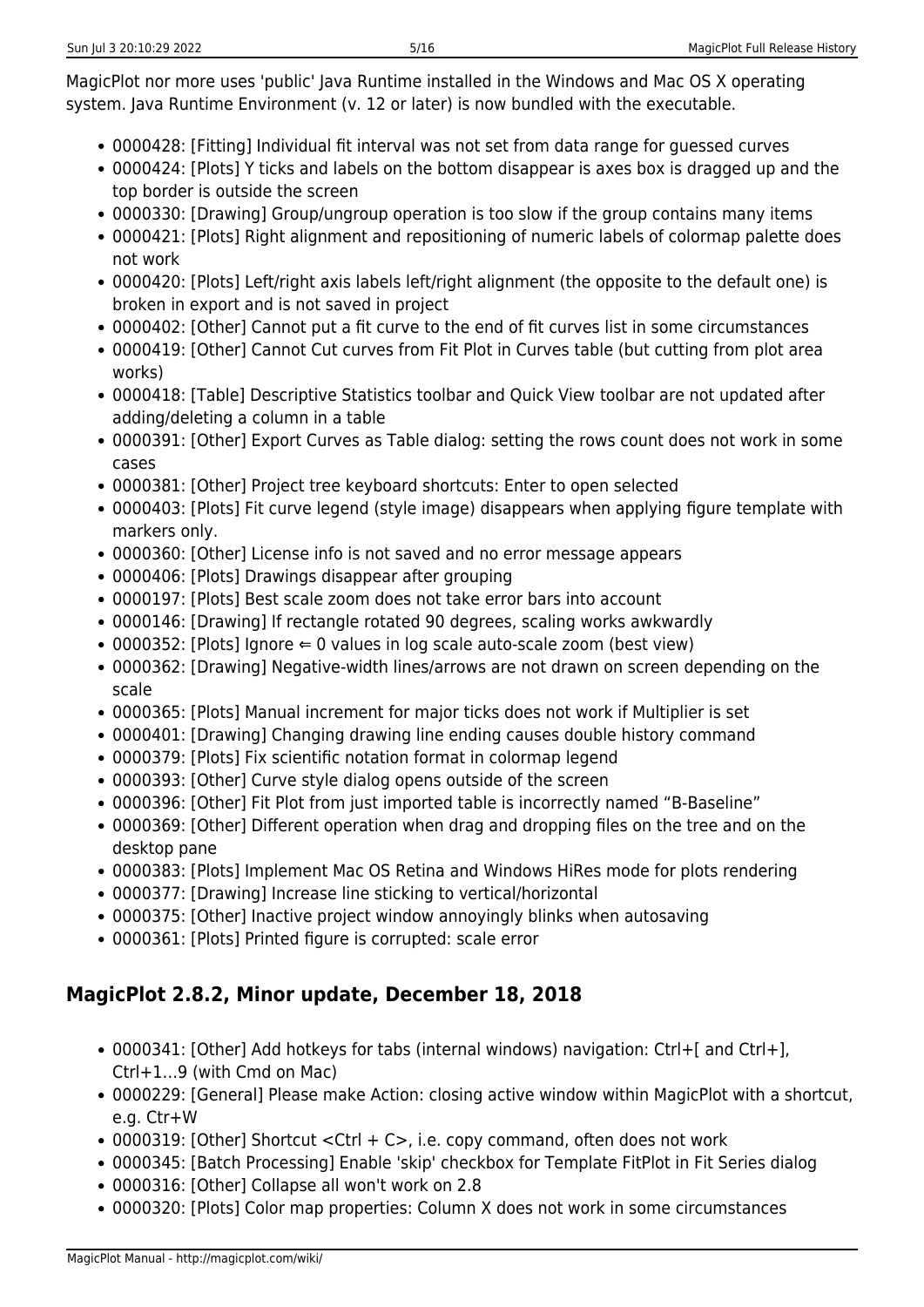- 0000321: [Plots] Error bars color: when marker and line is off, the color button is active but it does not work
- 0000326: [Table] Table transpose works incorrectly for text columns
- 0000334: [Other] Long task may be run when another long task is running in ProgressDialog
- 0000315: [Other] Error on saving if project file in Dropbox folder
- 0000329: [Drawing] When drag (rectangle) selecting, the group parts can be selected separately
- 0000336: [Other] Source data of evaluators in other Tables or Fit Plots is not copied (batch fitting summary, correlation, fft)
- 0000337: [Drawing] Grouped items are copy-pasted with an illegal shift in the same canvas
- 0000344: [Other] Context menu is not opened if cyclic dependency appears
- 0000346: [Other] Old-style links to DataCurve in FitPlot need to be replaced by clones on old project files reading
- 0000340: [Plots] Don't round values of plot data in the status bar

# **MagicPlot 2.8.1, Bug fixing release, September 06, 2018**

- 0000314: [Other] Add feedback in case of JVM crash on font file opening or rendering (font name in thread name)
- 0000313: [Table] Regression: Table transpose does not work in some cases
- 0000312: [Plots] Multi-axes plots created in previous versions are displayed incorrectly in some cases (curves are mixed-up between axes)
- Other minor fixes

# **MagicPlot 2.8, Major update, August 31, 2018**

See also: [Introducing MagicPlot 2.8](http://magicplot.com/wiki/relnotes:notes28)

- **Added: 0000049: [Other] Full-functional project tree with nested folders and copypaste support:**
	- 0000215: [General] Move up/down items in the project tree
	- 0000047: [Plots] Fix copy/paste restriction: only components of one type (curves or drawings) can be copied
	- o 0000069: [Drawing] Add capability to copy axes box with all contents
	- $\circ$  0000059: [Other] Add project merging (add one to another) via copy/paste
- Added: 0000058: [Other] Project autosaving
- Added: 0000024: [Drawing] Drawn objects grouping
- Added: 0000241: [Plots] Implement changing table in data curve dialog
- Added: 0000106: [Plots] Add multi-column in legend
- Added: 0000017: [Drawing] Creating empty Figure without axes boxes or deleting the rest axes box
- Improved: 0000244: [Plots] Optimize colormap drawing
- Improved: 0000225: [Other] Add symbol <Planck constant with bar> to the math symbol table
- Improved: 0000282: [Other] Leave project file opened for cloud services work
- Improved: 0000193: [Plots] Add warning about doubled values in x/y column of color map plot
- Improved: 0000284: [Plots] Rename (clarify) properties context menu items
- Improved: 0000023: [Drawing] Improved drawing objects sticking algorithm: all other objects are checked
- Improved: 0000298: [Fitting] Add more max iterations in the drop-down menu in Preferences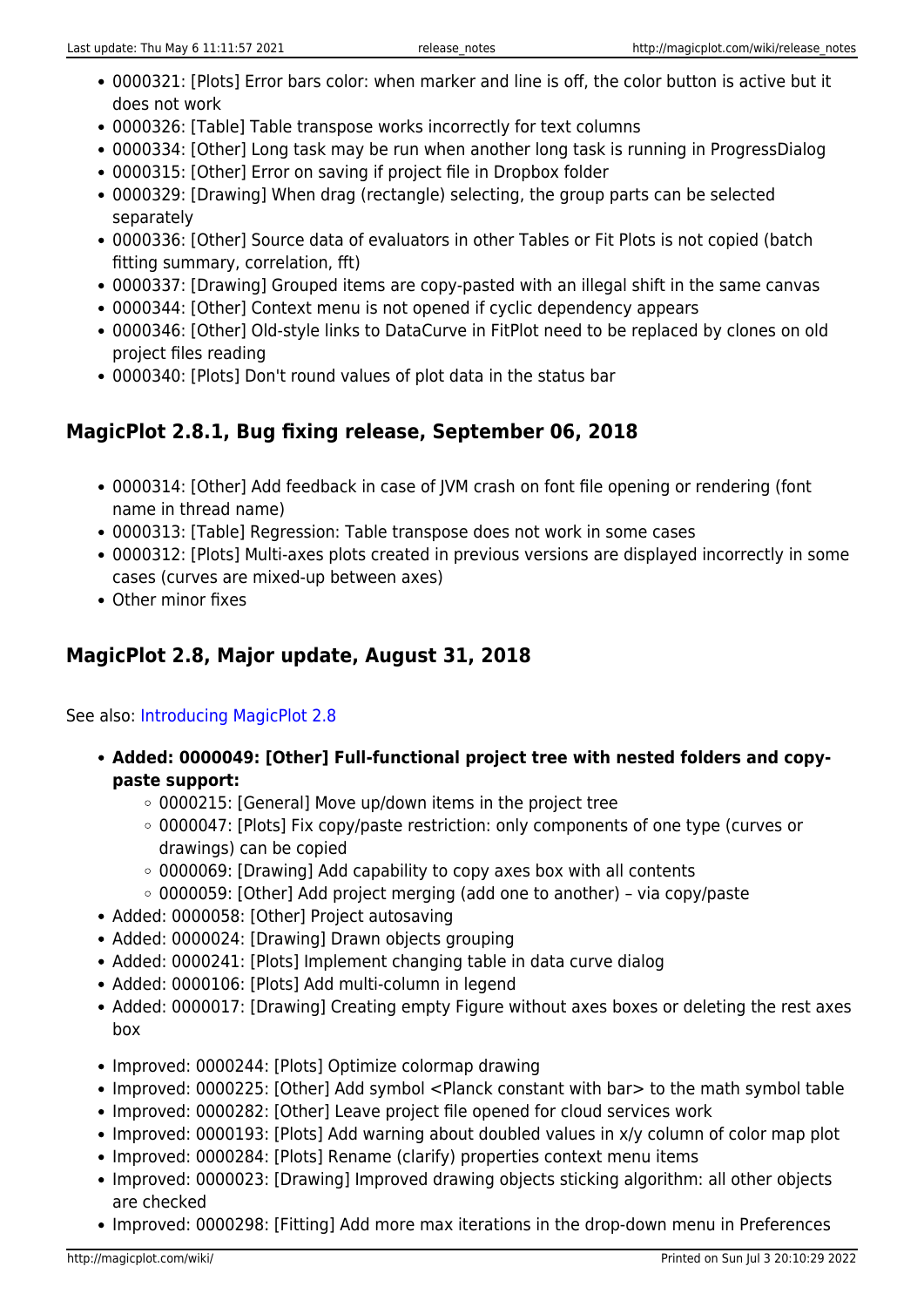- Fixed: 0000223: [Plots] Adding of fitted data as Fit Sum to the main graph produces Thickness-2 roughly dashed line
- Fixed: 0000222: [Plots] When Fill "To X-Axis" is applied to data shifted by waterfall result is not correct
- Fixed: 0000232: [Plots] Waterfall shift values are mistakenly copied when creating Fit Plot from Figure with waterfall
- Fixed: 0000202: [Other] Table and tree rows height is broken for HiDPI on Windows
- Fixed: 0000295: [Import] UTF BOM chars are not ignored on the beginning of the imported file
- Fixed: 0000299: [Import] NaN text is not recognized as a number in import and the column becomes text column
- Fixed: 0000294: [Import] Disable empty lines skipping on import and pasting
- Fixed: 0000296: [Plots] ColorMap is not replotted when x/y column data is changed
- Fixed: 0000304: [Plots] Incorrect warning "Y column has missing points at the beginning" in Color Map Properties dialog
- Fixed: 0000281: [Plots] ColorMap legend (colorbar) is not scaled with all image when changing the canvas size
- Fixed: 0000219: [Other] Adding a new table puts it randomly, either in the selected folder or in a new folder
- Fixed: 0000050: [Other] Print/Export Images in Project context menu and Ctrl+E, Ctrl+P must print all selected, not the one
- Fixed: 0000289: [General] Out of memory error when dropping big project file on Figure canvas (tries to treat it as an image first)

# **MagicPlot 2.7.2, Bug fixing release, September 18, 2016**

- Fixed: 0000210: [Plots] Regress in 2.7.1: Negative minor ticks are not displayed in some cases.
- Fixed: 0000206: [Other] Project Tree does not update after opening a project that does not exist.

# **MagicPlot 2.7.1, Bug fixing release, September 9, 2016**

- Fixed: 0000203: [Plots] Minor ticks count in Log scale cannot be set correctly.
- Fixed: 0000198: [Other] 'Add & Arrange Axes' dialog box is opened under 'Figure Preferences' dialog in some cases.
- Fixed: 0000117: [Image Export] White rectangle is created over the canvas in EPS when opening in selected applications (TeX's epstopdf converter was affected).
- Fixed: 0000205: [Plots] Manual Increment entered is not multiplied by Multiplier.

# **MagicPlot 2.7, Major update, June 29, 2016**

# [Introducing MagicPlot 2.7](http://magicplot.com/wiki/relnotes:notes27)

# **Notes**

- MagicPlot 2.6 release was skipped.
- The development was slow in 2014 and resumed in 2015; Plotvisor 2.0 application was [released](http://magicplot.com/wiki/plotvisor:release_notes) in Oct 2015.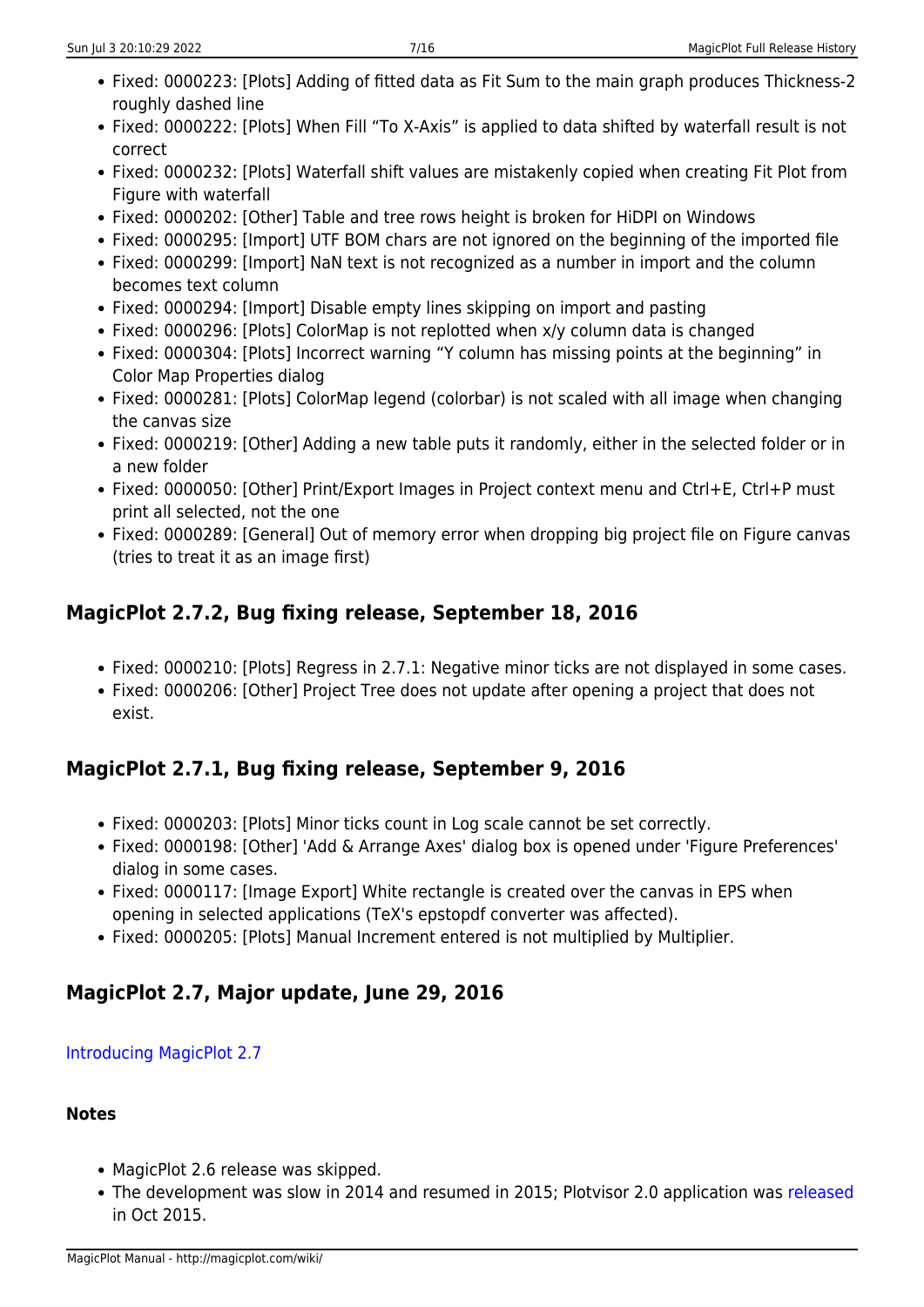- lava 7 or later is now required on Windows and Linux/Unix, Java 8 or later on Mac OS.
- The MagicPlot Pro 2.5.x license is valid for v. 2.7.x (it is a free update for current users).

#### **Changes**

- **Added: Color map plots (aka surface plot / heat map / 2D plots): non-uniform matrix support, interpolation support, Pro edition only [0000002].** See also: [Manual topic on](http://magicplot.com/wiki/colormap) [Color Map Plots](http://magicplot.com/wiki/colormap).
- Improved: New dialog windows style (previously used only in Processing dialogs) [0000189].
- Improved: Special symbols/characters dialog moved to Tools menu [0000057].
- Improved: Replaced Java2D stroke normalization with explicit coordinates rounding [0000138].
- Improved: Removed unused parts of eps prologue [0000112].
- Improved: When template is applied, empty (in template) legends are kept as is [0000124].
- Improved: Legend titles are 'overloaded' with column name when plotting the same columns from multiple tables [0000131].
- Improved: Rounded ticks positions when using axis multiplier [0000104].
- Fixed: Nonlinear fitting: When Y error columns are set, weights must not be normalized to calculate the correct chi square in the fit report [0000081].
- Fixed: Fit Plot: Saving 'Sum', 'Data-Baseline' checkbox values to project and add undo for them [0000070].
- Fixed: Inspector toolbar was not updated when selecting curves from Figure properties components table [0000188].
- Fixed: Bug with changing scale type when deleting axes box [0000099].
- Fixed: 'Custom grid lines' table behavior (focus) [0000160].
- Fixed: Smoothing of a curve from Fit Plot on Figure: 'Replace curve' changes Fit Plot (should not) [0000113].
- Fixed: Log scale is not displayed in Processing preview in Smooth dialog [0000114].
- Fixed: Data Curve Properties dialog is not updated when data columns change [0000133].
- Fixed: Path2D points limit optimization must not be used for export rendering [0000110].
- Fixed: EPS/Postscript: Canvas size is not interpreted by all applications [0000111].
- Fixed: MagicPlot does not take into account current screen (multi-monitors) [0000127].
- Fixed: Processing of curve with index X column does not work [0000132].
- Fixed: No error message is shown if the inserted image is absent in project file [0000140].
- Other minor bug fixes.

The number in square brackets is the ticket ID from our internal issue tracker.

# **MagicPlot 2.5.1, Bug fixing release, June 25, 2013**

- Fixed: Some bugs in saving batch processing summary table evaluator
- Improved: Peak guess dialog must not remember the number of previously guessed peaks
- Other little fixes

# **MagicPlot 2.5, Major update, May 22, 2013**

#### [Introducing MagicPlot 2.5, 2.5.1](http://magicplot.com/wiki/relnotes:notes25)

Added: New processing features: smoothing, convolution, deconvolution, correlation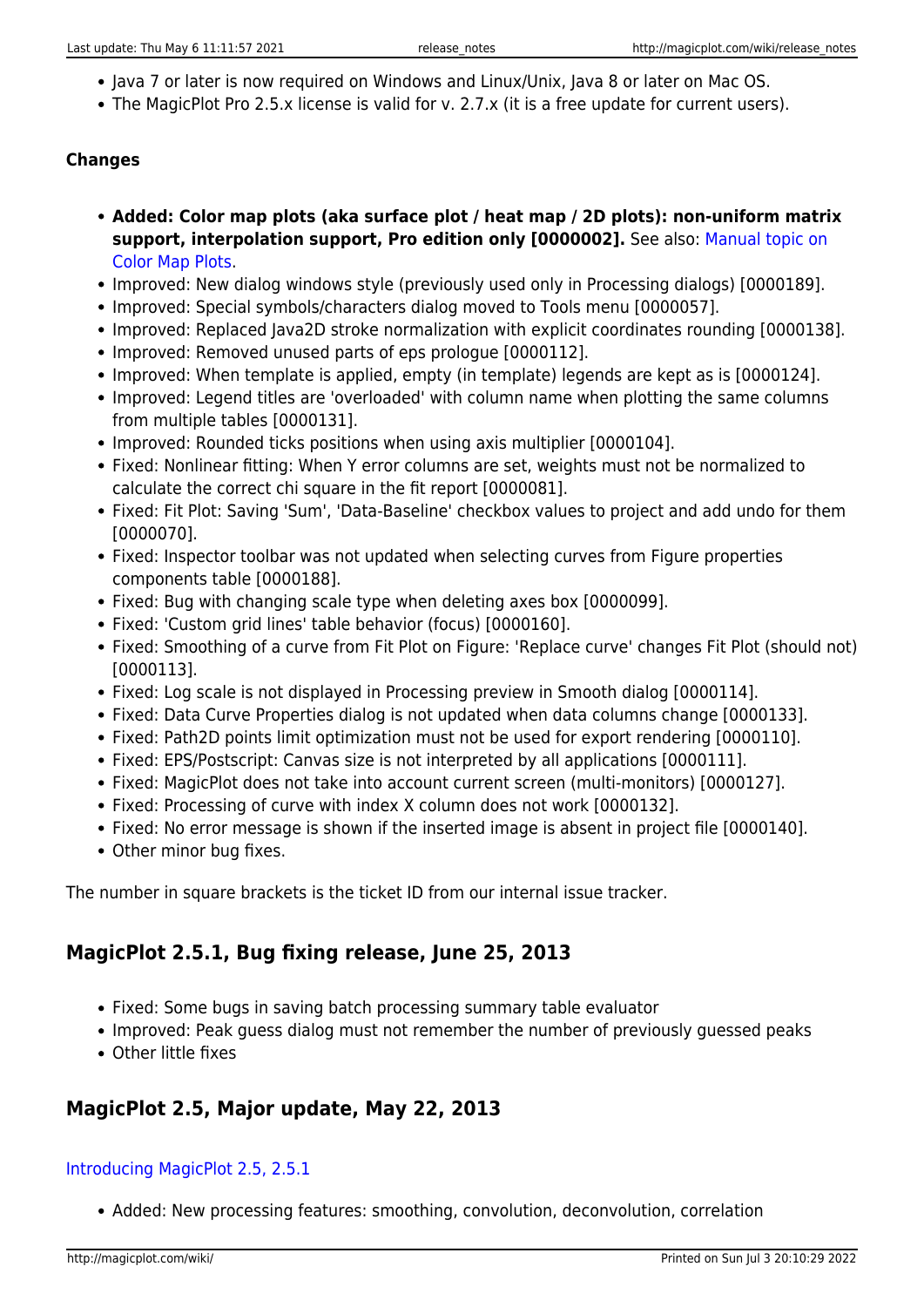- Added: Processing of multiple curves/columns from table/figure in one processing dialog
- Added: Full fit function formula in Report tab
- Added: All processing dialogs show preview plot
- Added: 'Create Fit Plot' menu item on Figure curves
- Improved: Faster application launch
- Improved: Selected cells in unfocused tables are shown with gray background
- Improved: 'Delete emptied Figures' checkbox in confirm deletion dialog
- Improved: Faster progress dialogs updating
- Improved: Smart limitation for undo history to prevent unavoidable memory leak
- Improved: New algorithm for peaks quessing
- Improved: Automated unit tests for processing routines and nonlinear fitting (incl. NIST data sets)
- Fixed: Curve colors alternation when adding curves, including batch processing
- Fixed: Saving some deleted images to project file (mistakenly taken from undo history)
- Fixed: Negative sizes in dimensions toolbar did not work
- Fixed: Incorrect formula correction when multiple columns are deleted
- Fixed: Avalanche deletion of evaluators which use deleted components
- Fixed: Creating inset axes: copies unnecessary properties from current axes style
- Fixed: Import multiple text files: Columns with numbers greater than the number of columns in first row were treated as text
- Fixed: Project tree sometimes can stop reflecting the project structure
- Fixed: Calibry Light font crash on Windows with Oracle Java 1.6 45 and 1.7 21 fontmanager.dll (Update: Bug fixed in Java 1.7\_25)

# **MagicPlot 2.3, Minor update, June 7, 2012**

- Improved: EMF and vector image copy on Windows: coordinates tolerance increased
- Improved: EPS, PDF: writing real font postscript names without fonts embedding
- Improved: Show trailing zeros checkbox did not affect axes labels
- Improved: Hand tool does not select and move objects when image is zoomed in
- Improved: Batch Processing: Confusing legends on Figure when adding curves to existing Figure
- Fixed: EPS: Landscape orientation activated mistakenly
- Fixed: On Mac OS X: Helvetica plain font was mistakenly written in vector images as Helvetica-Light
- Trial period is 30 days, no need to request trial key!

# **MagicPlot 2.2, Major update, May 21, 2012**

#### [Introducing MagicPlot 2.2, 2.3](http://magicplot.com/wiki/relnotes:notes22)

#### **Improvements in Vector Image Export**

- EPS, PDF: Font embedding fixed, including non-Latin characters
- EPS, PDF: Writing correct Postscript font names for 14 standard fonts
- PDF: Transparency support fixed
- EPS: Transparency support added (with pdfmark tags)
- SVG: New export format added
- EMF: Objects misplacement fixed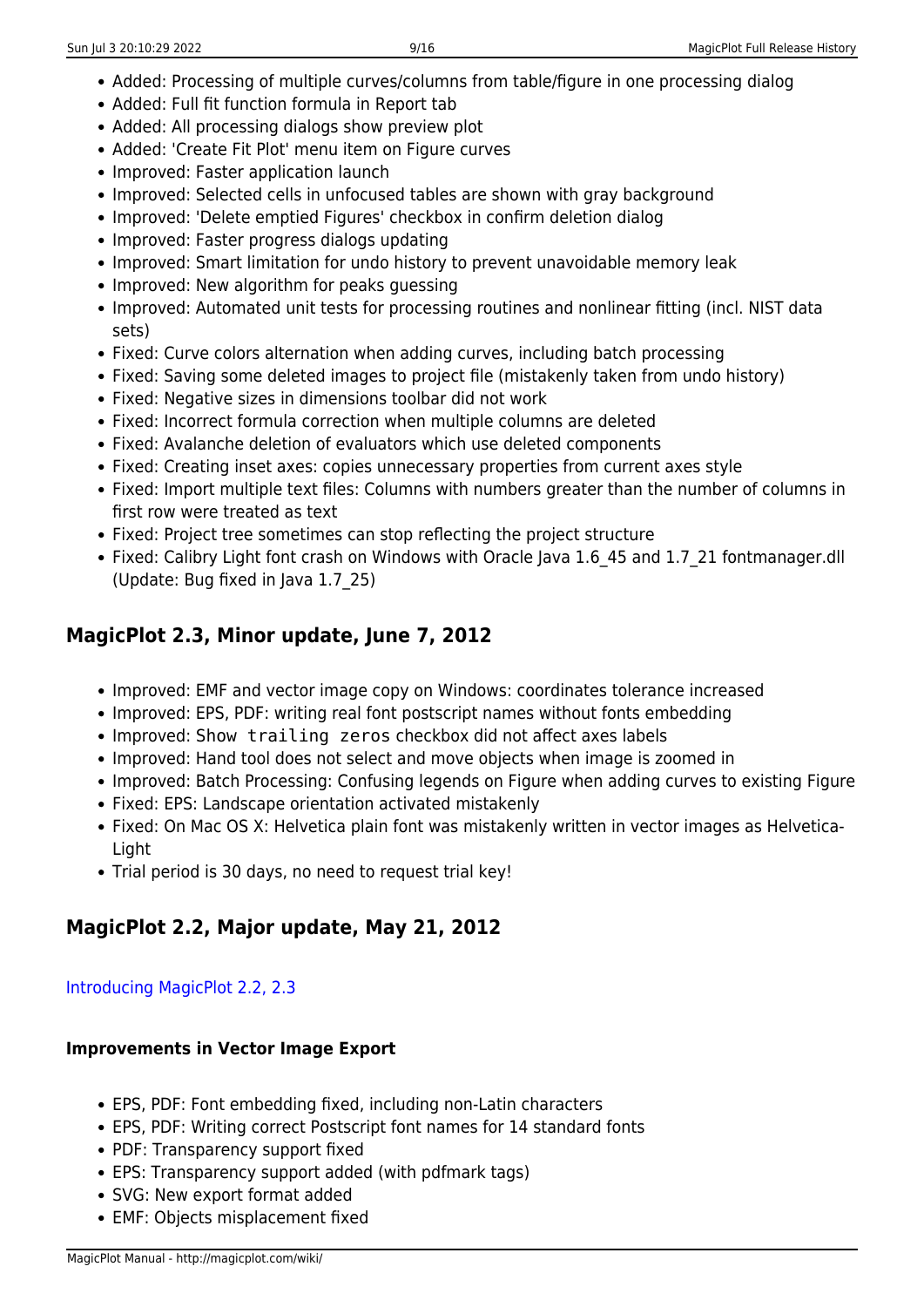Unnecessary items removed from file format options dialogs

#### **Other Major Improvements**

- Added: Inserting raster images on Figures and Fit Plots
- Added: Setting column formulas from inspector toolbar
- Added: Automatic formulas correction when used columns positions are changed
- Improved: Standard fonts are replaced with analogs if not present when opening project on other OS (Times, Helvetica, Courier)
- Improved: Automatic installing for all users (no need to re-enter key for each user account)

#### **Minor Improvements**

- Fixed: Image export on OpenJDK failed
- Fixed: Importing multiple files when 'opening with' in Explorer/Finder: Only one Import dialog opens for all files
- Fixed: Limit of length of names of project entries introduced
- Fixed: Delta X field in 'Create Table from Curves' worked incorrectly
- Fixed: Table did not get focus by click on header
- Fixed: Fit Interval in batch processing was mistakenly updated if it was full interval in template Fit Plot
- Fixed: Double slant of italic fonts on Mac OS X
- Improved: Drawn objects can be moved to the back of the axes
- Improved: Checking loaded project version and ask for program update
- Added: '\$' variable which means current column number, i.e. col(\$) = col(\$-1)
- Added: Opening projects and file import by dragging files into MagicPlot window
- Other fixes

### **MagicPlot 2.0.1, Minor update, Dec 1, 2011**

• Some bugs fixed

### **MagicPlot 2.0, Major update, Nov 8, 2011**

#### [Introducing MagicPlot 2.0](http://magicplot.com/wiki/relnotes:notes20)

- Added: **Batch Processing and Fitting Series tool (Pro edition only)**
- Added: **Text columns in tables**
- **Improved: Multi-core optimization in curve fitting**
- Improved: Copying/pasting of column names with copying/pasting table data
- Improved: 'Auto detect' alternative in comment lines prefix on import dialog
- Improved: 'Maximum iterations number exceeding' shows message about fit error
- Improved: New shortcut for creating Table (Ctrl+T)
- Improved: OS X full-screen support (requires Mac OS X 10.7 with Java Update 1 installed)
- Many minor improvements and bugs fixed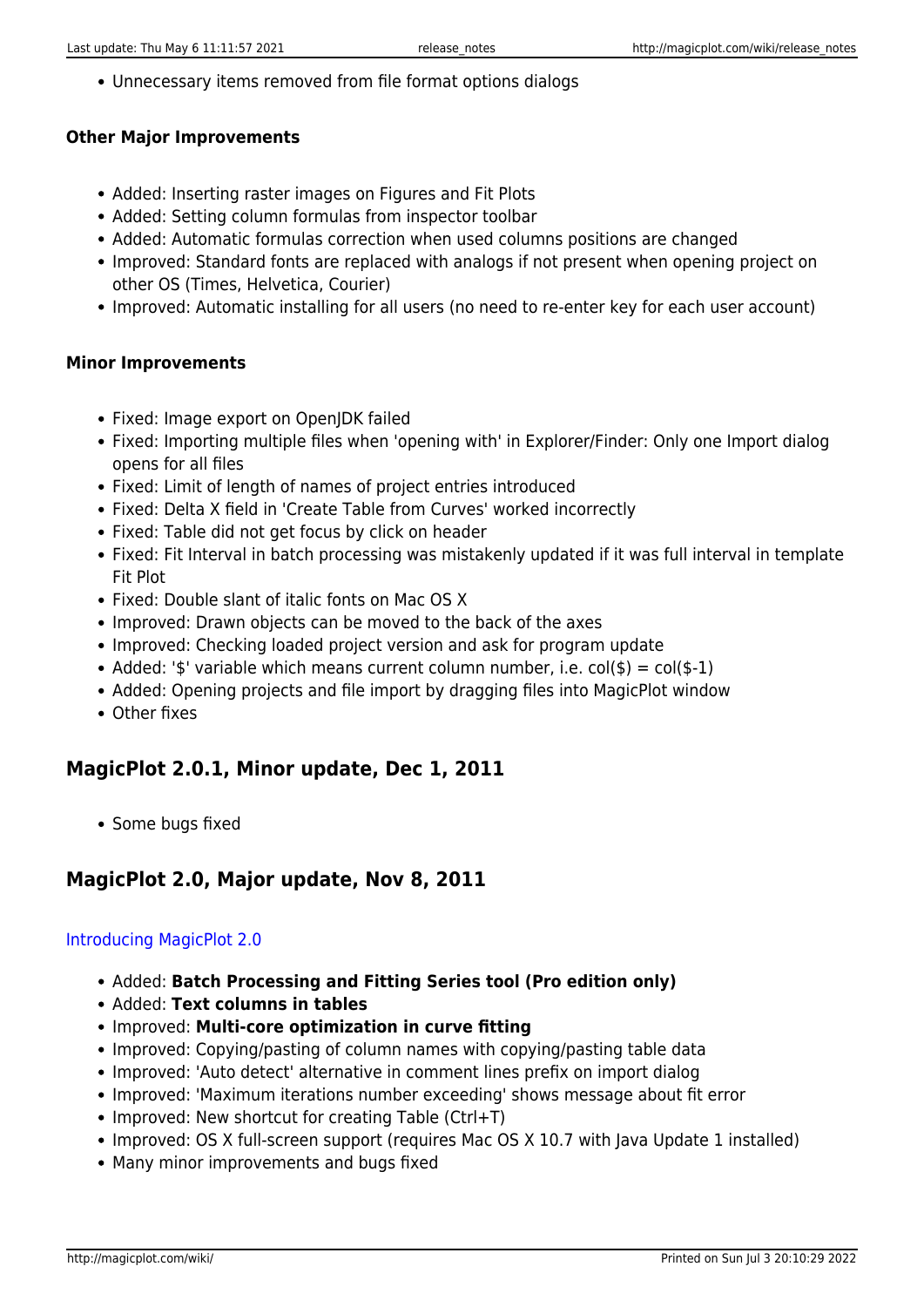### **MagicPlot 1.5, Major update, May 24, 2011**

#### [Introducing MagicPlot 1.5](http://magicplot.com/wiki/relnotes:notes15)

- Added: Pro: Sorting tables
- Added: Pro: Table Transposing
- Added: Pro: Statistics toolbar
- Added: Table columns statistics functions in column formula
- Added: Pro: Histograms calculation
- Added: Vertical bars drawing
- Added: Pro: Ouick Plot tool
- Added: Fullscreen mode (F11)
- Added: Opening multiple projects in one instance of app, importing with '-silent' key
- Added: Remainder Operator % in parser (all formulas, calculator, etc.)
- Added: Exporting multiple images and tables from project tree context menu, expand/collapse all menu item in Project context menu
- Improved: 'Use alternative text output method for export/printing' checkbox in preferences
- Improved: Fit Plot: Sum fit interval is updated when x data range is changed if interval was 'full' before changing
- Improved: Plot data points under mouse cursor are denoted on mini-plots also (import dialog, histogram dialog, etc.)
- Improved: Axes scale and titles can be applied from Figure template
- Improved: Excel-like shortcuts Ctrl+Arrows for table navigation
- Improved: Highlighting text labels and invisible components on mouse over
- Fixed: Drawing of Fit Curves with breaks (when  $y =$  NaN or infinite)
- Fixed: Exporting tables in text files: decimal separator from MagicPlot Preferences was used instead of system default decimal separator
- Fixed: Create Tables from Curves: index x column was not exported
- Fixed: Mac OS X: Selecting table columns with Cmd
- Fixed: Incorrect rounding of values on axes with manual increment setting in some cases
- Fixed: Incorrect line and parabola curves anchor points moving if some parameters are locked
- Fixed: Creating a copy of a table with FFT evaluator which uses columns from not cloning table
- Fixed: PDF export and copying without margins
- Fixed: Illegal size of EMF images and copied vector images on Windows
- Some little bugs fixed

# **MagicPlot 1.4.1, Minor update, Mar 04, 2011**

#### [Introducing MagicPlot 1.4](http://magicplot.com/wiki/relnotes:notes14)

- Added: Move Table(s) to another Folder
- Fixed: Custom curve equation editing: error if new equation contains a syntax error and the number of found parameters is less than before this edit
- Fixed: Error if plot contains only 1 point with big coordinates ( $\sim$  >1e15), autoscale did not work in this case
- Fixed: Inverse order of curves in Guess Peaks
- Fixed: Ctrl+A shortcut did not select all axes on Figure
- Fixed: 'Import Table here' on first Folder does not select this folder in Import dialog
- Some little bugs fixed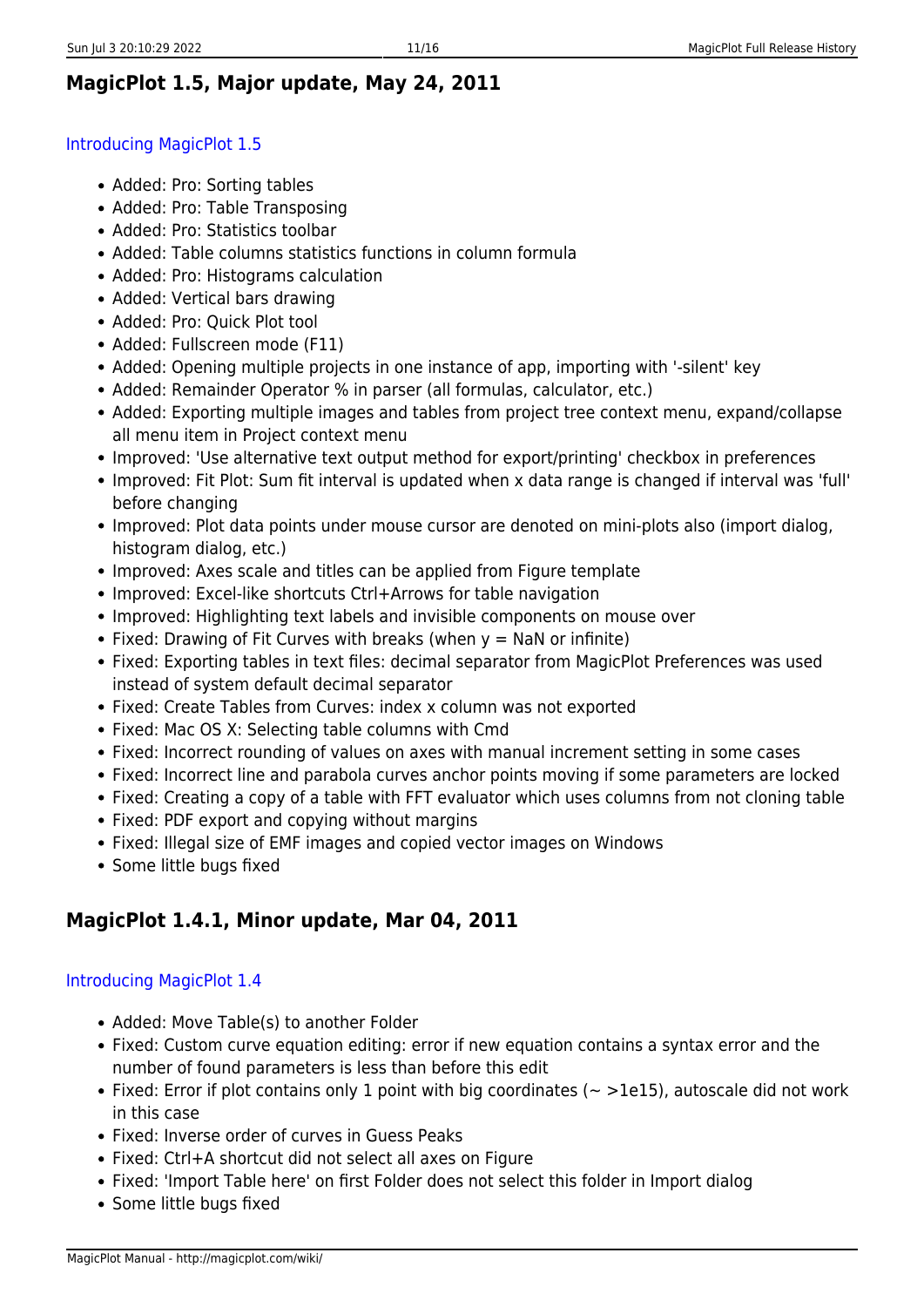# **MagicPlot 1.4, Major update, Feb 22, 2011**

- Added: Joint parameters can be proportional, not only equal
- Added: Reading and renaming table column names when importing tables from text files
- Added: Import tables from clipboard with import wizard
- Added: Setting the scale of selected axes in inspector toolbar
- Added: Creating a copy of Tables, Fit Plots and Figures
- Added: Curve selection, editing cure style in inspector panel without dialog opening
- Added: Cut, Copy and Paste curves between Fit Plots and Figures
- Added: Tab/Shift+Tab and arrow keys select next/previous curve on plot or figure
- Added: Changing Fit Curves order by dragging in curves table
- Added: Adjusting parameters with mouse wheel (with Ctrl pressed)
- Added: Help about inserting Greek letters and math symbols in shortcuts window
- Added: 'Colorize Selected' item in color button menu when multiple curves are selected
- Added: Parameters covariance matrix in Fit Report
- Improved: Correct processing of missing values and repeated column delimiter in imported text file with table
- Improved: Highlighting of suspicious curve (peak) if fit has not converged
- Improved: Text redrawing on Figures and Fit Plots was optimized: much faster redrawing of big texts
- Improved: New table is created in selected dataset in project tree if any
- Improved: Adding Figure components in Figure properties dialog: project tree view improved, double click support
- Improved: Using row number as X when adding table data to Figure, adding multiple data without closing dialog
- Improved: Setting Y error column just in import wizard
- Improved: Image zoom "smoothed"
- Improved: Scale (linear/log10) type is now saved in Figure templates
- Improved: Adding data to Figure from multiple Tables (in Figure properties dialog): Column selection dialog is showed once for all Tables
- Improved: Continuous interval selection of legend labels (and curves) with Shift
- Improved: Fit stops after tho consecutive iterations (not one) which changes Chi square smaller than the minimum deviation decrement
- Improved: Coping and pasting tables: No more 'NaNs' in copied tables, empty rows are preserved when pasting
- Improved: Message about ignoring weightings by incorrect Y error while fitting
- Fixed: Table from Curves failed to add table to new folder, some tooltips were added
- Fixed: Inverted scale: log scale labels, scrolling, splitting fit intervals
- Fixed: Custom grid lines at 0 position
- Fixed: Scale scrollbars bounds did not account for Fit Curves after opening of Fit Plot
- Fixed: Multiple selected objects bringing to front and sending to back
- Fixed: Ctrl+Ins, Shift+Ins, Shift+Del shortcuts did not work with drawn objects and in text label editing
- Fixed: Marker types setting when adding multiple data to Figure
- Fixed: Issue on deleting table with Fit Plot data which is used on Figure
- Fixed: Incorrect numbers rounding when axes labels multiplier is not equal to 1
- Fixed: Fitting with joined parameters when not all joint curves are summed
- Fixed: Drawing error bars when showing fit residual
- Fixed: Columns rearranging on Linux with Win (Meta) key pressed
- Fixed: **Critical issue** with saving project files with " (quotes) in some Figure legends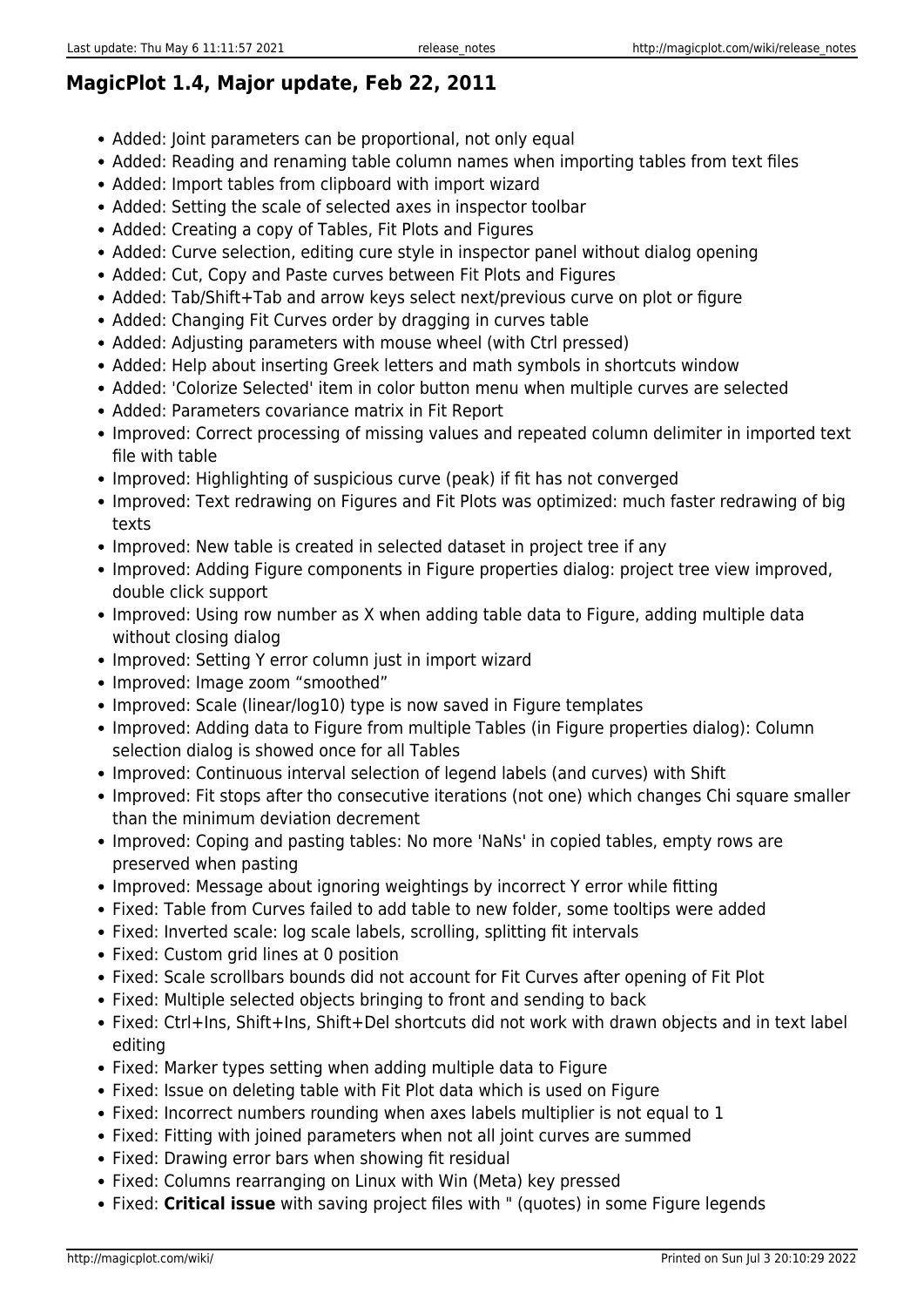- Fixed: Legends format is some cases was not saved in project file
- Fixed: Joining parameters of one curve
- Fixed: Absence of error for formula a<sup> $\sim$ </sup>-b in some cases. Now braces are always required: a $\sim$ (-b)
- Fixed: Measuring distance with scale zoom tool: current axes selection was ignored
- Fixed: Undo of changing image size in some cases
- Fixed: Filling under spline-connected data curves
- Fixed: **Critical issue:** incorrect accounting for y errors from columns in fitting
- Fixed: Deleting table with deleted columns with evaluators
- Fixed: Undoing custom fit equation editing with illegal expression
- Many other little improvements and fixes

### **MagicPlot 1.3.2, Bug fixing and minor update release, Dec 10, 2010**

- Added: **Log10 scale**
- Added: 'Restore Auto Positioning' context menu item for manually positioned axes labels and legends
- Added: Changing canvas size option: scale image or resize canvas only
- Added: '% of Canvas Size' units in Dimensions toolbar
- Improved: Positions of pasted drawings are more useful
- Improved: Arrow keys move objects by 1 mm, and by 0.1 mm with Shift key pressed
- Improved: Pasting drawing objects with preserving x and y coordinates of original objects (when canvas size is enough)
- Improved: Drawed objects scaling when applying Figure template with changing Canvas size
- Improved: Editable fields for line widths, etc.
- Fixed: Error bars are not shown after project opening before updating error data
- Fixed: Unclear error bars and drop lines rendering
- Fixed: Mouse cursor coordinates are calculated incorrectly if canvas is zoomed
- Fixed: Opening image export dialog error if 'Desktop' API is not supported by JVM (e.g. on Kububtu)
- Fixed: Error on setting zero scale interval
- Multiple little improvements

# **MagicPlot 1.3.1, Bug fixing and minor update release (strongly recommended), Nov 26, 2010**

- Added: Residual button on Fit Plot which shows fit residual while pressed
- Added: Additional types of data markers and arrows
- Added: Connecting data points with Bezier spline
- Added: Distance measurement with zoom rectangle
- Fixed: **Error on saving projects with 'computed' NaN values ('invalid entry crc-32' error message)**
- Fixed: The old project file will not be rewritten if project saving fails on disk error or internal bug
- Fixed: Smoothing in Guess Peaks dialog does not work
- Fixed: Memory leakage on project closing in some cases
- Fixed: Fuzzy rendering of arrows and markers on screen
- Fixed: Index column values if used on plots and figures begin now from 1, not from 0
- Fixed: Added clipping for line-connected curves (more efficient redrawing, vector files size was reduced)
- Fixed: Applying Figure templates: axes titles text format was mistakenly applied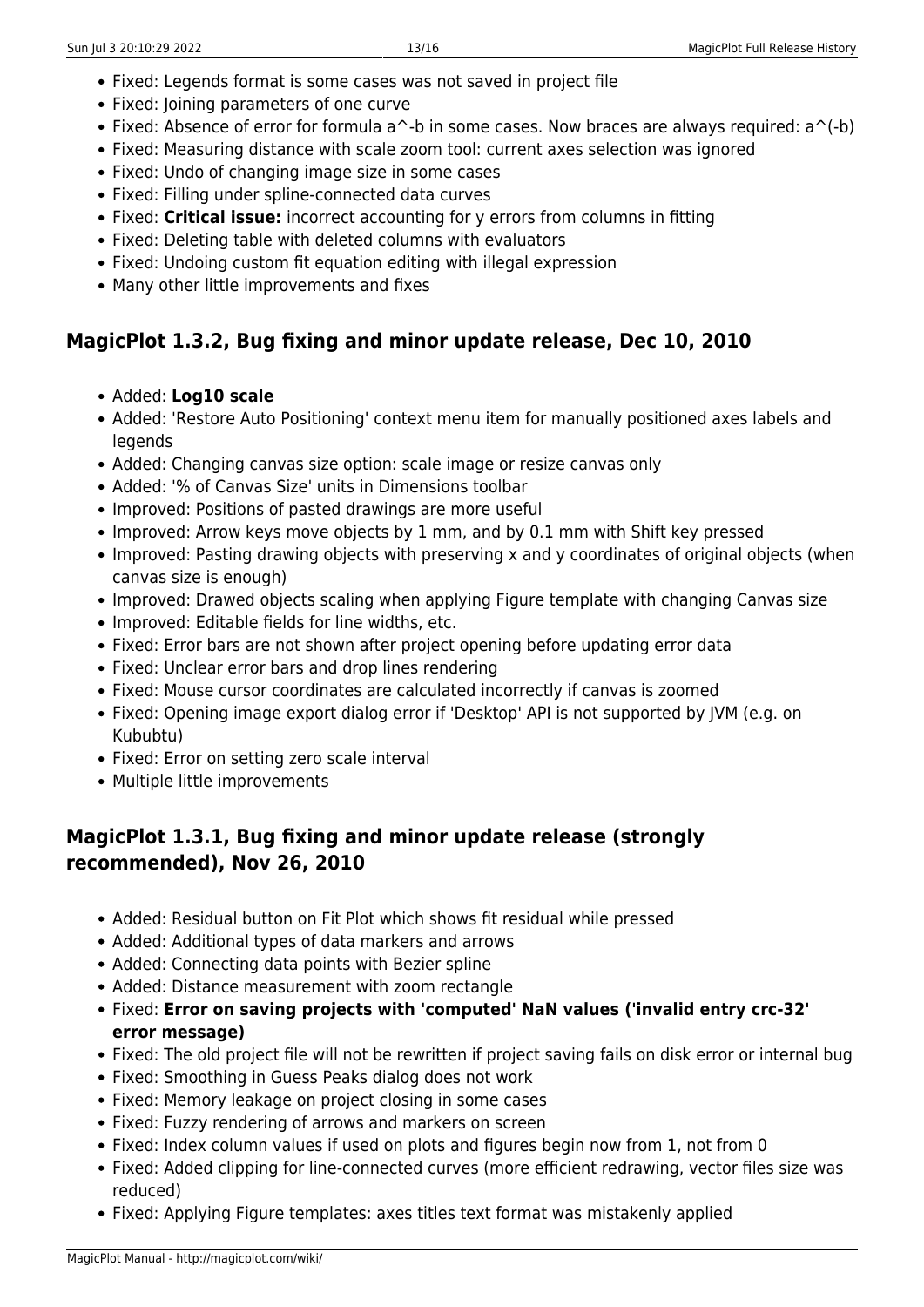- Fixed: Slow dragging of multiple objects
- Multiple little improvements and fixes

# **MagicPlot 1.3, Major update, Oct 25, 2010**

#### **New Major features**

- Added: [Automatic peaks finding by 2nd derivative \(Pro\)](http://magicplot.com/wiki/guess_peaks)
- Added: [Splines for baseline subtraction with fitting capability \(Pro\)](http://magicplot.com/wiki/spline)
- Added: [Spectrum numeric integration, calculating mean, variance of peaks in 'Intervals' tab of](http://magicplot.com/wiki/interval_statistics) [Fit Plot](http://magicplot.com/wiki/interval_statistics)
- Added: [Gauss and Lorentz area-normalized curves](http://magicplot.com/wiki/fit_equations)
- Added: [Copy and paste Fit Curves between Fit Plots \(Ctrl+C / Ctrl+V in curves table\)](http://magicplot.com/wiki/fitting)

#### **Other new features and improvements**

- Added: Processing-Transform X/Y data menu items (set column formula) for Fit Plot
- Added: [Dialog for 2D Waterfall on Figure \(x, y shifts\)](http://magicplot.com/wiki/shift_curves)
- Added: Auto fit column by clicking on right table header separator
- Added: 'Select all' by click in upper left table corner
- Added: 'Remove' item in Curve context menu on Figure and Fit Plot, Delete and Backspace keys work for Fit Curves
- Added: 'Delete Cell in Column' menu item
- Improved: Column evaluators are indicated by blue column header and appropriate tool tip
- $\bullet$  Improved: Setting  $+/-$  factor in FFT
- Improved: Style on Unix-like systems: no bold fonts
- Improved: History dialog shows saved state with bold font
- Improved: Selecting fit curves by mouse improved
- $\bullet$  Improved: Y-scale buttons preserve y=0 position if it is visible
- Improved: Now you can enter expression in every numeric field
- Improved: 'Show' checkbox is automatically set when 'sum' is selected
- Improved: MagicPlot Calculator 1.1 integrated
- Improved: MagicPlot can be minimized to task bar while Calculator window is still on top
- Changed: Calculator tool is now available in Student edition also (not only in Pro)
- Fixed: Saving files with dot in name issue (name was truncated after dot)
- Fixed: Some table editing user interface issues
- Fixed: Experience on Mac OS X: MagicPlot application menu, opening projects from Finder, 'modified' symbol on window close button
- Fixed: Entering special chars on Mac using Option key now works
- Fixed: Legend text alignment was not saved
- Fixed: High-resolution icon in Windows version added
- Fixed: Set column formula: issue with setting row numbers outside the actual table size
- Many minor improvements and fixes

### **MagicPlot 1.2.2, Bug fixing release, Sept 22, 2010**

- Fixed: Table editing user interface issues, on Mac OS X especially
- Fixed: 'if' operator in calculator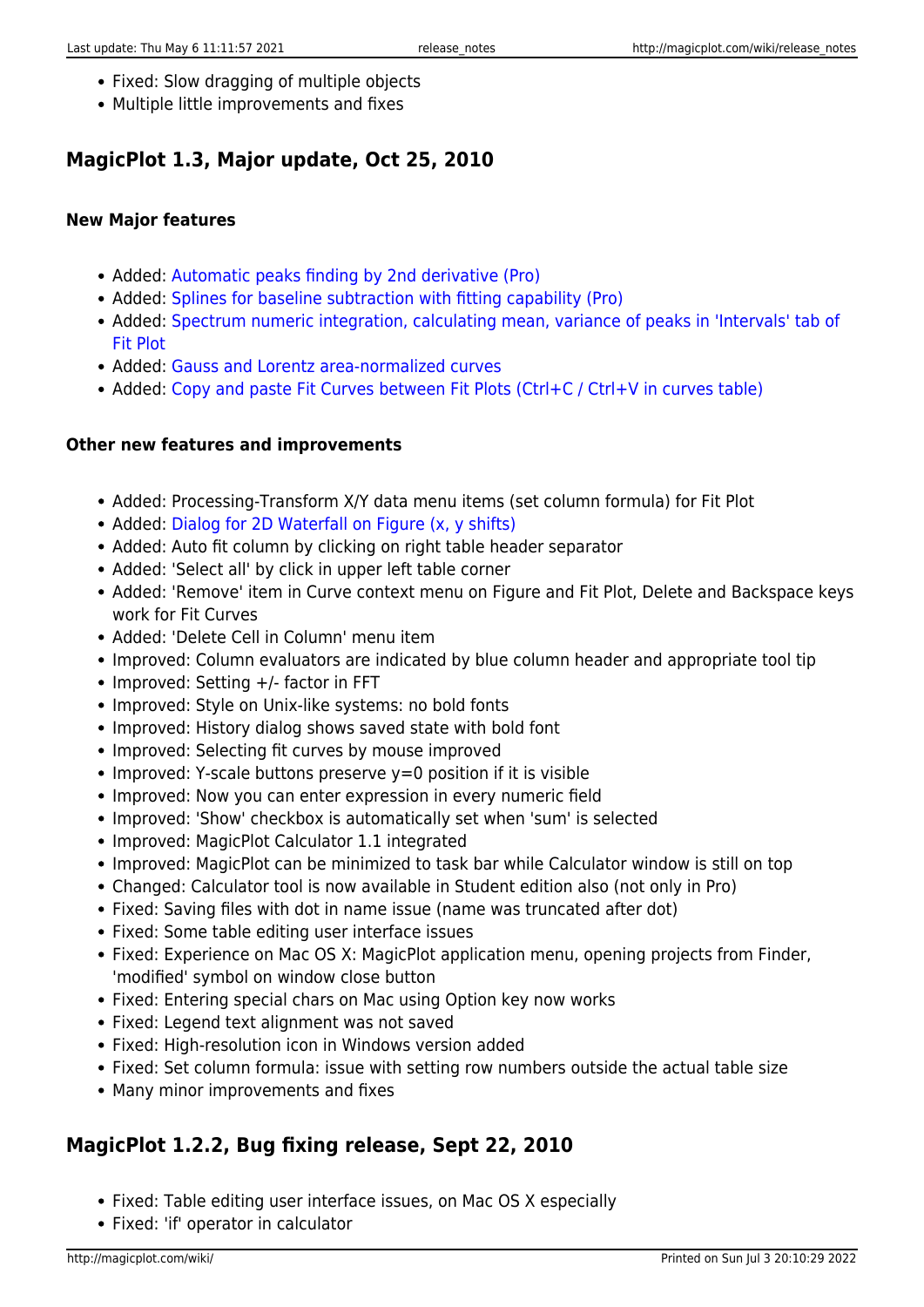• Fixed: Some other little bugs

# **MagicPlot 1.2.1, Minor update and bug fixing release, Sept 18, 2010**

#### **New Major features**

- Added: [Calculator tool](http://magicplot.com/calc/) with syntax highlighting added
- Added: [Inserting Greek letters and math symbols](http://magicplot.com/wiki/special_symbols) with keyboard shortcuts
- Added: Table column widths will never reset and are now saved in Project file
- Added: Saving and loading preferences in current working directory for portable usage (ex. on USB drive)

#### **Other new features and improvements**

- Added: Delete item in fit curve context menu on fit plot
- Improved: Files sorting on import
- Improved: Fit Plot naming
- Changed: Linux GTK+ look-and-feel will not more be used because of many bugs in it (icons in table error, no separators in menu, error on opening windows with some GTK styles, etc.)
- Changed: Improved inserting table columns and rows (now user can specifying number and before/after)
- Changed: Folders state (extended/collapsed) is saved in Project file
- Fixed: Fit Plot Data and Fit Sum show/hide state is stored in Project file
- Fixed: Import text files with dot (.) in name: the end of the name after last dot will not be trancated if it is not standard extension
- Fixed: 'Cannot create virtual machine' error on start in some circumstances (heap size problem)
- Some little bugs were fixed and some improvements were made

### **MagicPlot 1.2, Major update, 18.06.2010**

- Added: Setting column formula
- Added: Integration, differentiation, FFT
- Added: Multiple axes on Figures
- Added: Text label, line, arrow, rectangle, ellipse drawing
- Many other features added
- Many bugs fixed

### **MagicPlot 1.03, Major update, 26.06.2009**

Major update of plots/figures rendering, changeable axes and curves style

# **MagicPlot 1.02, Bug fixing release, 10.12.2008**

### **MagicPlot 1.01, Minor update, 08.12.2008**